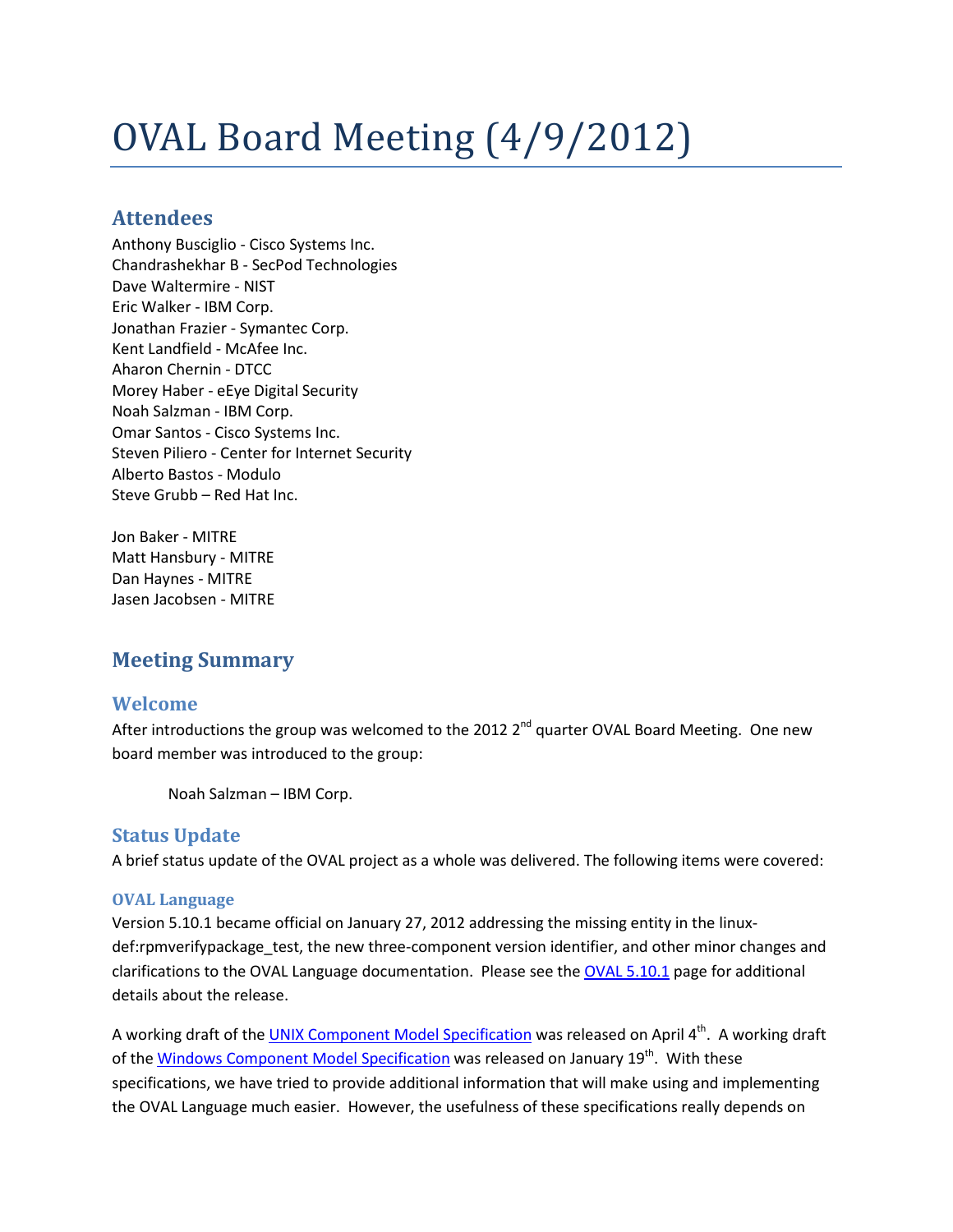whether or not they contain the information that is needed by the community. As a result, any feedback will be greatly appreciated.

The OVAL Language Sandbox was announced over the oval-developer-list last week. Since, then we have started to develop tests from the artifact hunting use case in the OVAL Language Sandbox. The artifact hunting use case focuses on extending the OVAL Language to better support the detection of malware on Windows platforms and was introduced by the CyberESI team at last year's OVAL Developer Days. We are also still in the planning phase for OVAL 5.11 and would appreciate any thoughts on what you think should be the major focus areas for this release.

#### **OVAL Interpreter**

The 5.10.1.1 build of the OVAL Interpreter was released with the 5.10.1 release of the OVAL Language. This build featured the implementation of the linux-def:rpmverifypackage test, updates for the threecomponent version identifier, and many other bug fixes and feature requests. Please see 5.10.1.1 build [release notes](http://iweb.dl.sourceforge.net/project/ovaldi/ovaldi/5.10.1%20Build%201/readme.txt) for a complete list of changes. We are now working on the windows view behavior that applies to the registry and file based tests on 64-bit Windows platforms. These changes are currently available in the windows view branch.

**[Kent Landfield]** Has the intent of the OVAL Interpreter changed to fully implement the OVAL Language?

**[Jon Baker]** The priorities for the OVAL Interpreter have always been to implement the core part of the OVAL Language first (OVAL Definitions, System-Characteristics, Results, etc.), then the key constructs (i.e. high-risk) in the OVAL Component schemas. For example, we implemented the win-def:cmdlet\_test because we wanted to make sure that the construct could be implemented before including it in an official release. Are there concerns about the OVAL Interpreter being complete?

**[Kent Landfield]** I would rather MITRE focus efforts on OVAL Language specification development than attempting to completely implement the OVAL Interpreter. It is one thing to add new capabilities if people are contributing those new capabilities, but, there are vendors that are just using the OVAL Interpreter in their tools as it is.

**[Jon Baker]** The OVAL Interpreter is an open source project and is freely available under the BSD license that we developed with the OVAL Board. We regularly receive community code contributions for the OVAL Interpreter, and these contributions could easily expand the scope of the OVAL Interpreter work. Of course, we review and test code contributions before integrating them into the OVAL Interpreter and make sure that the contributions align with the goals of the reference implementation. So far, we also haven't come across any contributions that have not seemed to align with the scope of the OVAL Interpreter.

**[Eric Walker]** OVAL Full Results. Why implement the capability when it is done and works in the OVAL Interpreter? If it gets you into the market, why not use it and fill out the capabilities?

**[Kent Landfield]** I am on the fence about this because it serves as a useful resource to the community and some vendors are just using it. I just don't want the community pushing this work onto MITRE.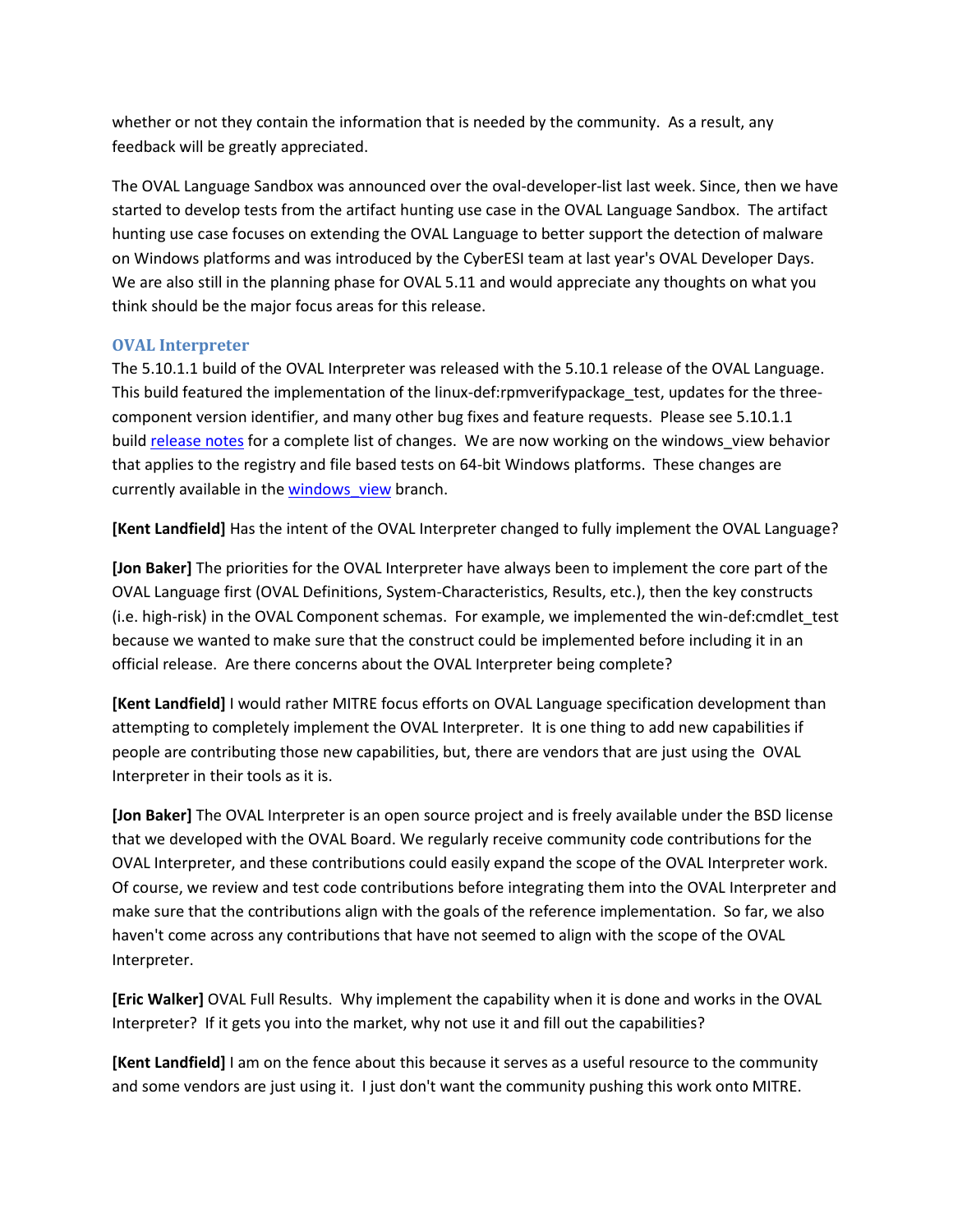**[Eric Walker]** Why not just let MITRE decide?

**[Jon Baker]** This is a good discussion, but, let's schedule a follow up call to further discuss this issue because we have a full agenda for today.

**[Dave Waltermire]** What was the latest build version and date?

**[Danny Haynes]** The latest build was ovaldi-5.10.1.1 and it was released on January 27<sup>th</sup>, 2012.

#### **OVAL Repository**

The OVAL Repository's definition count at the time of the call was 13,491. DTCC, G2 Inc., SecPod Technologies, and Symantec Corp. received the Top Contributor Awards for the  $1<sup>st</sup>$  quarter of 2012 for their submissions to the OVAL Repository. We are also making significant changes and upgrades to the OVAL Repository infrastructure to improve the performance of the infrastructure and the tools used to process community submissions. These improvements will allow the MITRE team to better handle larger content submissions, which currently can stress our tool set and make it difficult to process the content.

## **OVAL Developer Days Planning**

OVAL Developer Days will be held in conjunction with the SCAP Developer Days event from July 9<sup>th</sup>, 2012 to July 12<sup>th</sup>, 2012 at the MITRE Corporation in Bedford, Massachusetts. We have requested approximately a half of a day for OVAL-related topics and would really like to see a few vendor-led discussions during the event. If there is a topic that you would like to lead, or if you have any suggestions for topics that should be discussed at the event, please let us know.

## **OVAL Sandbox Update**

The OVAL Language Sandbox provides the community with a common location to develop and share new and emerging capabilities independent of an official OVAL Language release. During the January  $9<sup>th</sup>$ , 2012 OVAL Board Meeting, we discussed a high-level proposal for the OVAL Sandbox and we were provided with feedback to develop a more concrete version of this proposal. The [OVAL Language](http://oval.mitre.org/language/sandbox.html)  [Sandbox](http://oval.mitre.org/language/sandbox.html) was announced on April 4<sup>th</sup>, 2012 over the oval-developer-list and represents our first pass at a concrete version of our proposal. Given that the proposal is our first pass, we understand that it may need to change and evolve as the community begins to use it. As a result, feedback on how to improve it will be greatly appreciated.

A high-level overview of the Sandbox Development Process and the Sandbox Migration Process was also given. Please see the [OVAL Language Sandbox](http://oval.mitre.org/language/sandbox.html) page for more detailed information about these processes.

**[Dave Waltermire]** Have you considered the Sandbox as an incubator for the OVAL Language and the community would select items from the sandbox to move into the next release?

**[Jon Baker]** We need to learn through experience based on what people submit to the sandbox and how it evolves. Do others have ideas for extensions that they would like to develop in the OVAL Language Sandbox?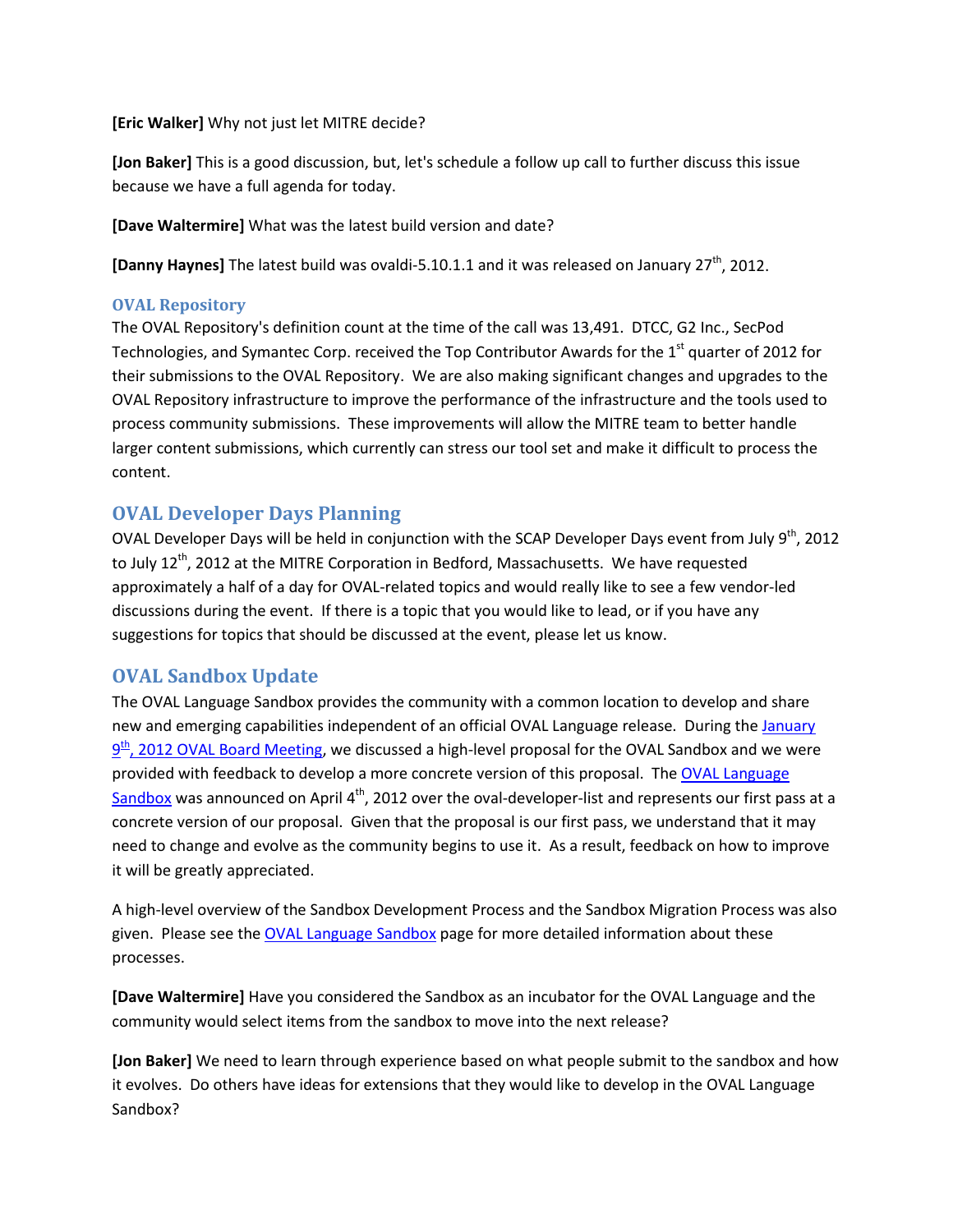**[Steven Piliero]** We have content that will require extensions to the OVAL Language and would be willing to develop it in the OVAL Language Sandbox. Some of these things are more long term capabilities. We would also like to add scripting.

**[Kent Landfield]** I would like to see some work on making extensions in the network management space.

**[Dave Waltermire]** I would like to see the exploration of network devices (e.g. NETCONF, SMNP, etc.).

**[Kent Landfield]** I would also like to see improvements to our current database capabilities.

**[Dave Waltermire]** I think work in the scripting area would be good too.

**[Stephen Piliero]** Databases are a pain point for us too.

**[Jonathan Frazier]** When we get into scripting and databases, we need to be cautious of malicious injection via content. Security content should not open security holes.

**[Danny Haynes]** When we developed the win-def:cmdlet\_test, we utilized schema restrictions and constrained run-spaces to protect against the use of malicious security content and injection. This is a very good thing to keep in mind when moving into these areas.

**[Dave Waltermire]** Have you considered a build or test harness for content in the sandbox? Are there documented conventions for creating a build?

**[Danny Haynes]** In the OVAL Language Sandbox wiki, we have a page on conventions to use when developing new constructs such as what to name the experimental schemas, namespace, etc.

**[Dave Waltermire]** I was more thinking of automated building and testing.

**[Danny Haynes]** No, we really haven't thought much about that.

**[Jon Baker]** We really see this as a first step and wanted to develop conventions early so that we could use them, adjust them, and make sure they work. However, we expect to learn through a bit of usage and that learning will evolve our approach and usage of the sandbox.

**[Eric Walker]** Have you considered going in this direction with the OVAL Repository content?

**[Jon Baker]** The sandbox is our first try at this and we could see over time moving other aspects of the project (e.g. OVAL Interpreter, Test Content, Official OVAL Language Schemas, etc.) over to GitHub, but, we want to make sure we get the process down. I could see the OVAL Test Content being transitioned over in the near term, but, I think the OVAL Repository content would be a bit further down the road.

## **OVAL and Mobile Devices**

We have received requests for OVAL extensions for mobile devices including IPhone OS and Android. In response to these requests we have spent a small amount of time looking into extending OVAL for Android. In doing so, we found that since Android is a UNIX-based operating system it would probably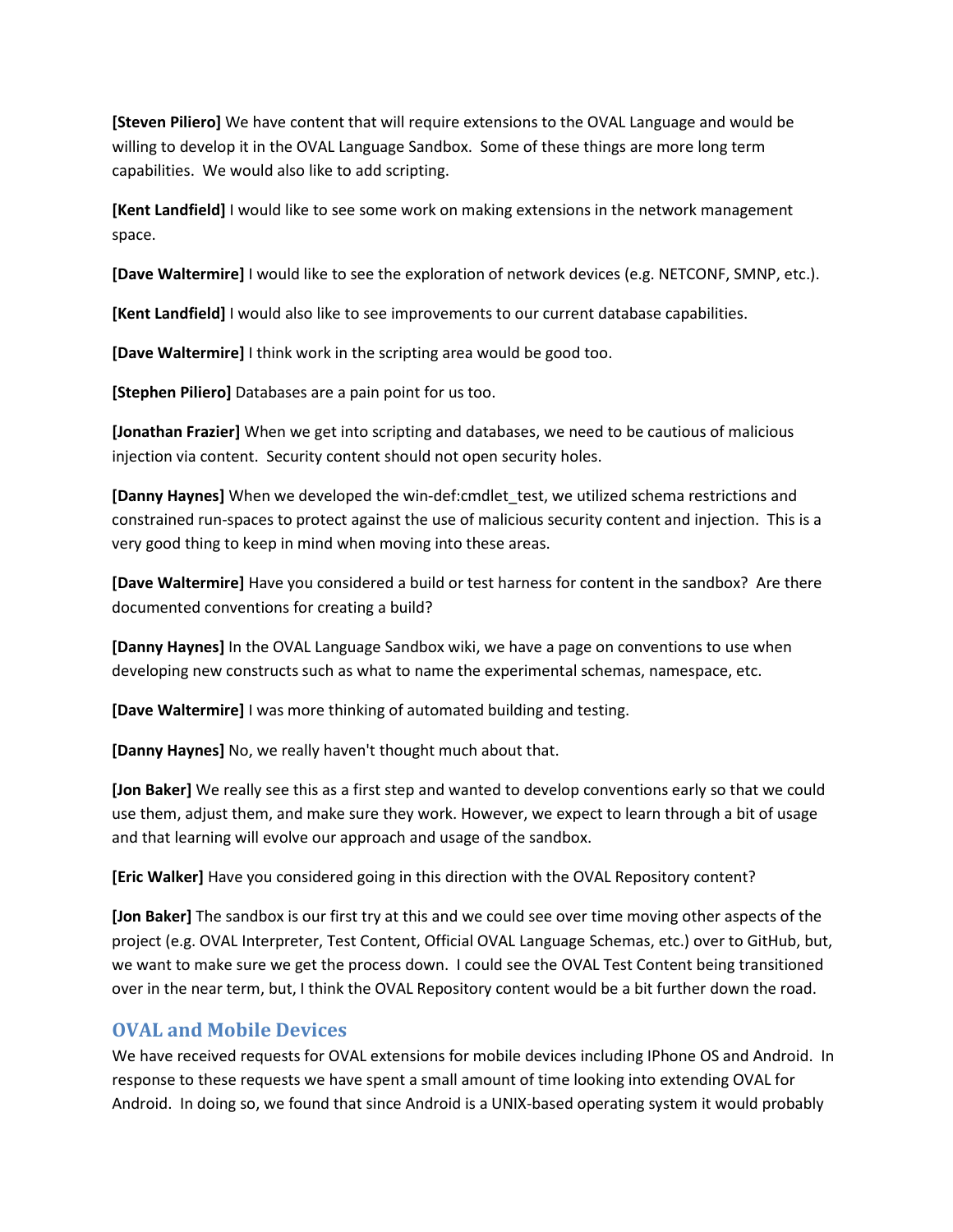be best to focus on taking the existing constructs, such as those from the UNIX, Linux, and Independent schemas, and implementing the constructs that are applicable. From there, it would then make sense to move onto Android-specific capabilities such as adding a test for checking information about Android application package files (APK) which are like RPMs for some Linux systems. Once a core set of capabilities is established, we could then develop targeted sample content that would demonstrate the capabilities on the Android platform.

We wanted to spend some time discussing this to raise awareness as an emerging need for the OVAL Language and wanted to offer that we would be glad to work with the community in this area to develop it in the OVAL Language Sandbox and the OVAL Interpreter.

**[Steven Piliero]** I agree with some of things mentioned about Android, however, I would like to see what the biggest pain points for the community are and focus on those things. That way we can focus our efforts on those that have the most impact.

**[Jonathan Frazier]** I agree with that, but, most businesses use IPhone now and I don't think Android would be as big of a deal from a commercial perspective.

**[Dave Waltermire]** What is the lowest hanging fruit? Have you considered looking at management platforms? You may not want to assume that mobile device assessment will occur on the device.

**[Jon Baker]** No, but, I agree that is a good point.

## **IETF SACM Recap**

Lastly, Kent Landfield led a recap on the IETF SACM side meeting that was held at the IETF 83 Meeting in Paris, France. Many members of the international community want to participate and adopt the standards, however, they are hesitant because they currently see them as U.S. Government standards and would like them to be transitioned to an international standards body. We have seen significant interest by the Japanese, French, and Australians.

The purpose of the SACM side meeting was to begin getting a working group started and showing that these standards are more than just U.S. Government standards. We need to figure out how to shift some of the current standards work to the IETF and continue development of these efforts and new efforts in the IETF.

Another key thing about the IETF is that you don't need government support. You just need people to come together to solve a problem. By participating you can be an early adopter and influence the direction of the work.

We are currently looking at what standards we have and how we can get people involved. We are also working on a use case document and the first draft should be available by the end of April. The use case document is currently being developed over the SACM mailing list.

**[Dave Waltermire]** I sent a link to sign up to the SACM mailing list to the oval-board-list for anyone who is interested.